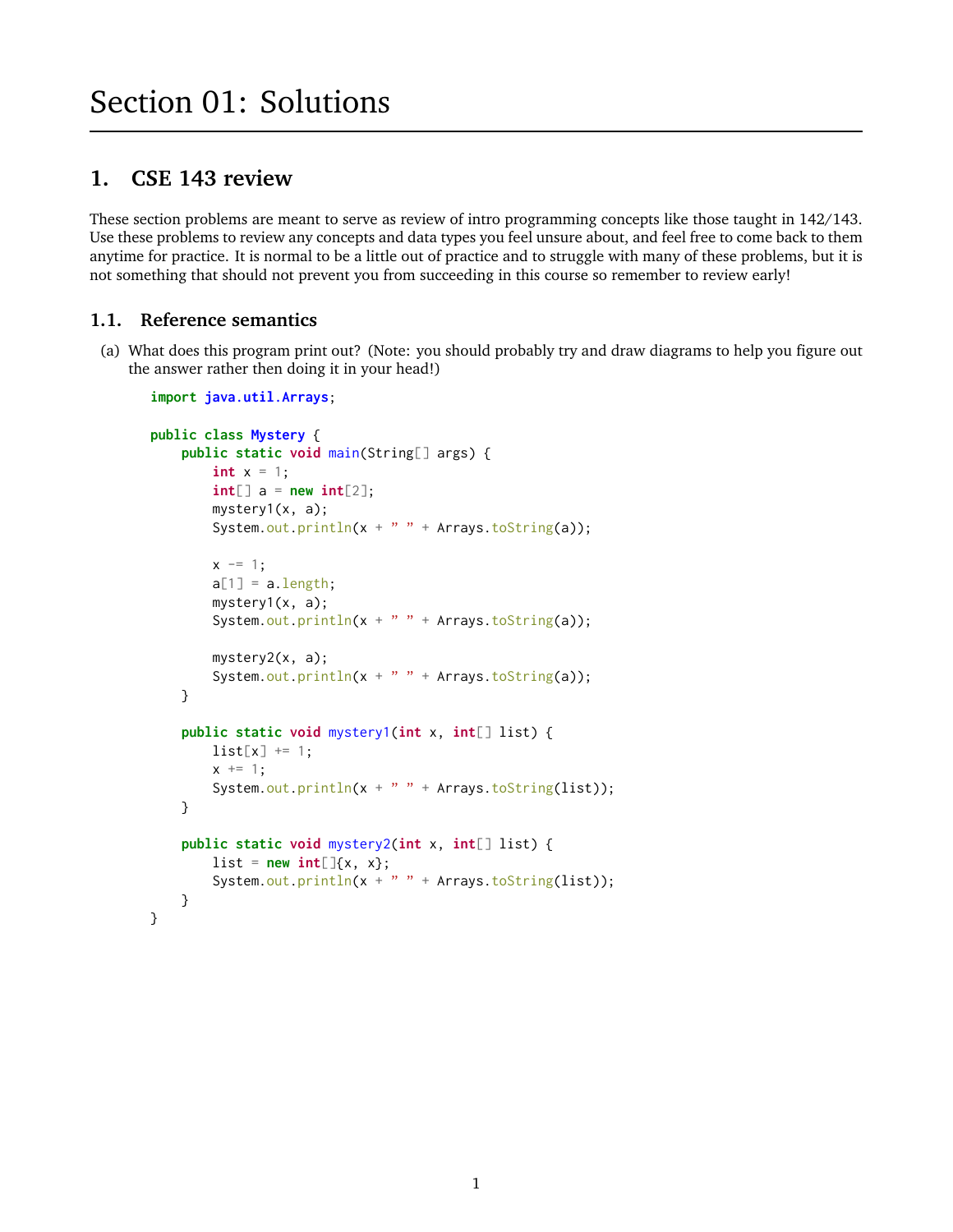#### **Solution:**

Remember that Java "passes by value" for primitive types (like ints) and "passes a reference (aka pointer)" for Object types. That means that if you change an int inside a function call, it will not be altered at all in the original method. On the other hand, if you mutate an object (i.e. change its fields) in a function call, the changes will be reflected in the original method. Unless you change what the reference is pointing to (by doing an assignment with the "=" operator), any changes after reassignment will not be reflected in the caller.

You can find a line-by-line walkthrough of the code using memory diagrams in the Section slideshow. This is the final output of the program:

2

2 [0, 1]

1 [0, 1]

1 [1, 2]

0 [1, 2]

0 [0, 0] 0 [1, 2]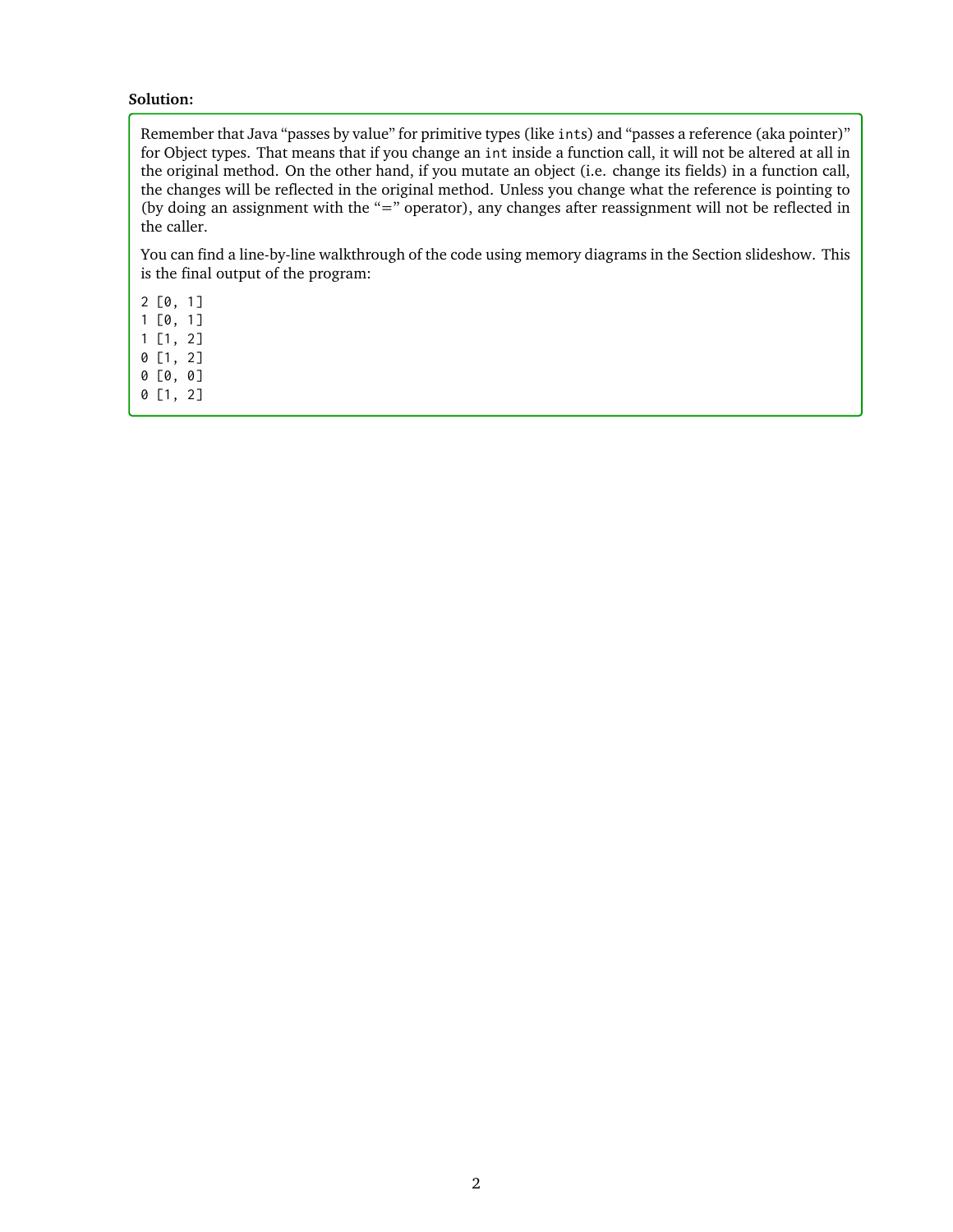(b) What is the output of this other program?

```
public class Mystery2 {
    public static void main(String[] args) {
        Point p = new Point(11, 22);System.out.println(p);
        int n = 5;
        mystery(p, n);
        System.out.println(p);
        p.x = p.y;mystery(p, n);
        System.out.println(p);
        Point p2 = new Point(100, 200);
        p = p2;mystery(p2, n);
        System.out.println(p + " :: " + p2);}
    public static void mystery(Point p, int n) {
        n = 0;p.x = p.x + 33;System.out.println(p.x + ", " + p.y + " " + n);
    }
    public static class Point {
        public int x;
        public int y;
        public Point(int x, int y) {
            this.x = x;
            this.y = y;
        }
        public String toString() {
            return \binom{n}{x} + this.x + \binom{n}{y} + this.y + \binom{n}{y};
        }
    }
```
#### **Solution:**

}

(11, 22) 44, 22 0 (44, 22) 55, 22 0 (55, 22) 133, 200 0 (133, 200) :: (133, 200)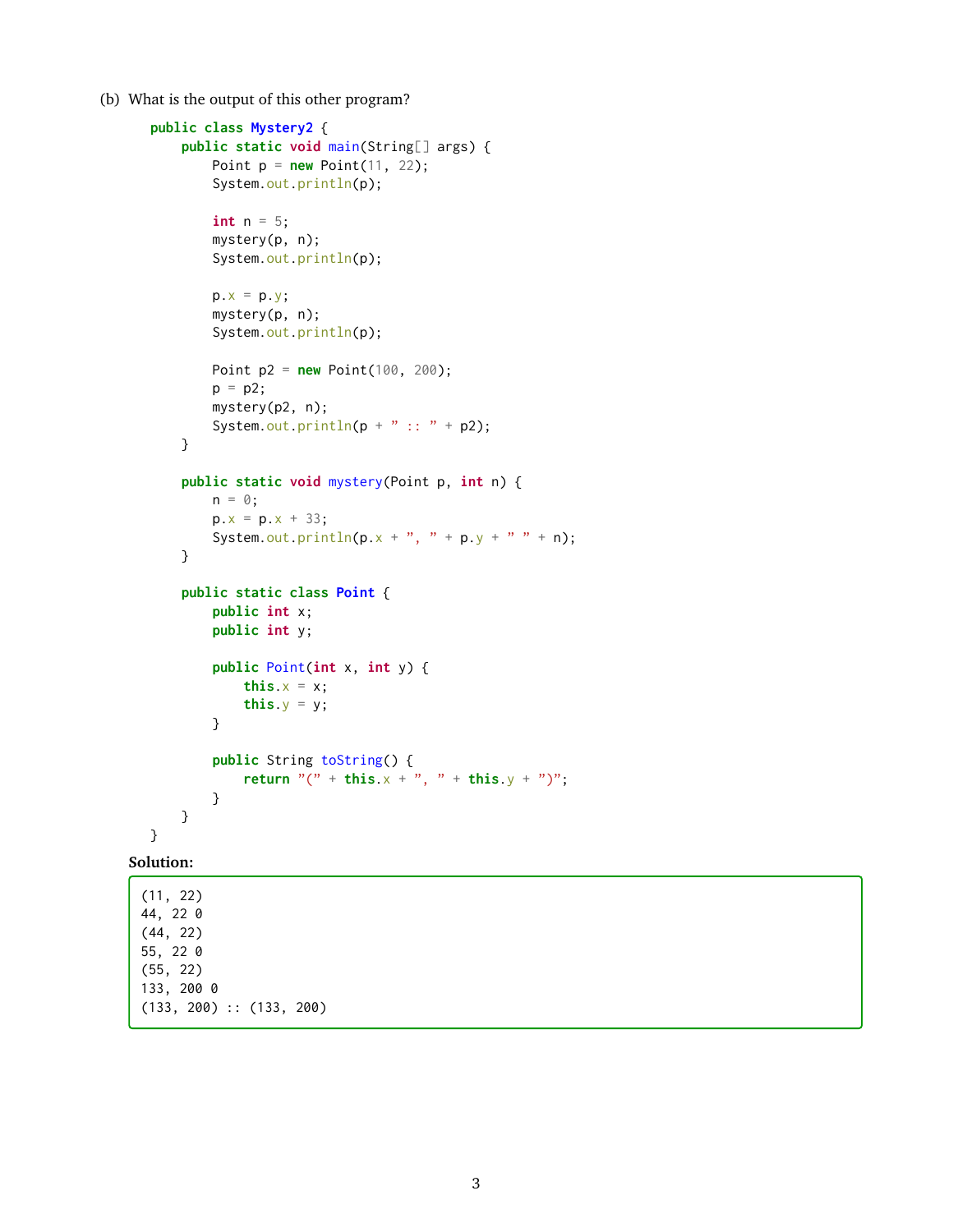# <span id="page-3-0"></span>**1.2. Being an implementor of ArrayLists**

Note: in this section, you are acting as an *implementor* of the MyArrayList data structure. Assume you are adding to the following MyArrayList class:

```
public class MyArrayList<T> {
    private T[] data;
    private int size;
    // constructors and other methods ommitted for space
}
```
For simplicity, assume the list does not contain any null items.

(a) Write a method removeFront that takes an integer k as a parameter and removes the first k values. For example, if a variable called list stores this sequence of values:

[8, 17, 9, 24, 42, 3, 8]

If we call list.removeFront(4), the list should now store:

[42, 3, 8]

Assume that the parameter value passed is between 0 and the size of the list inclusive.

**Solution:**

```
public void removeFront(int k) {
    for (int i = 0; i < this.size - k; i^{++}) {
        this.data[i] = this.data[i + k];
    }
    this.size - k;
}
```
Note that we haven't actually deleted the last few elements of data. We will have to ensure all of our other methods do not try to access any elements of data beyond index size - 1.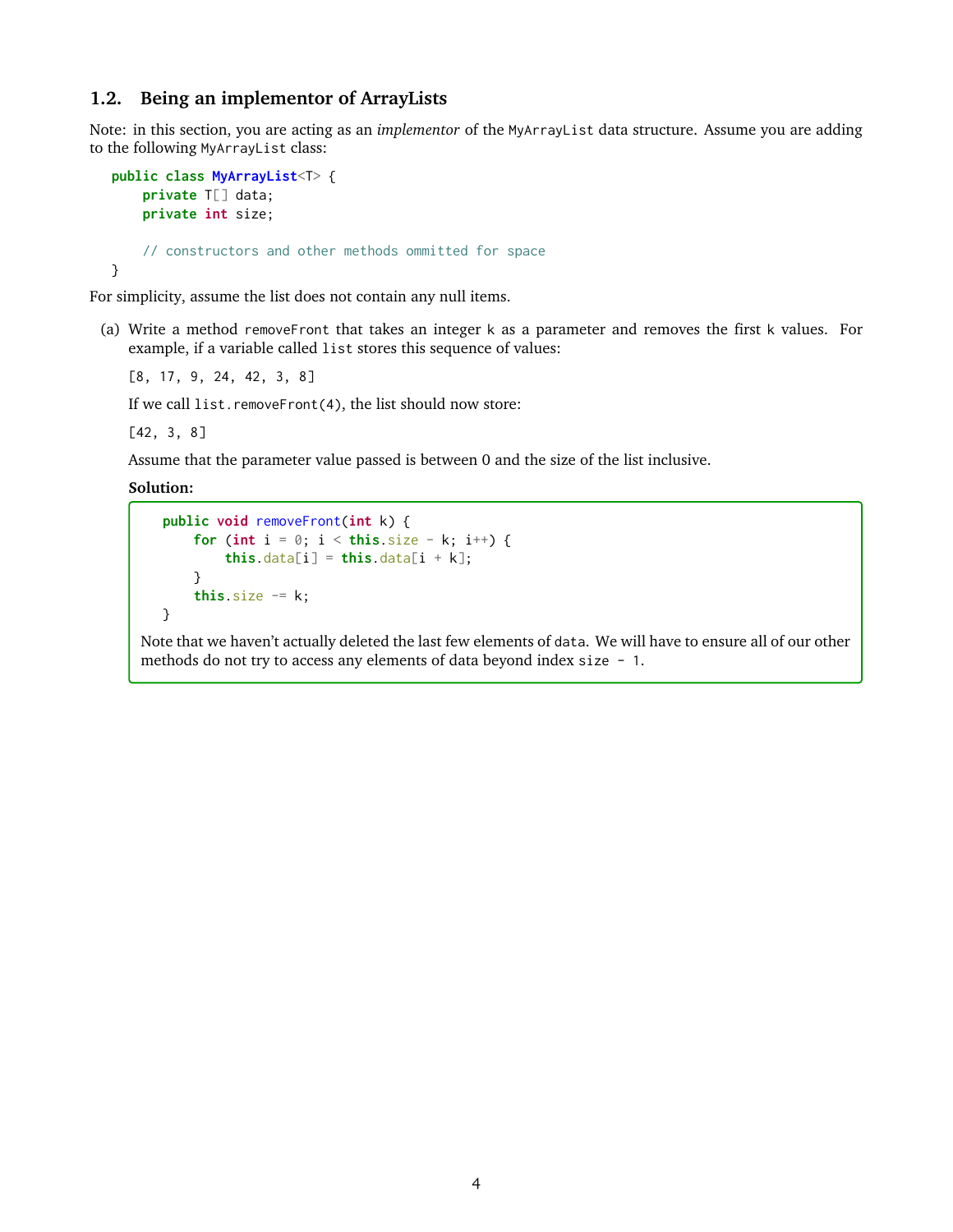(b) Write a method removeBack that takes an integer k as a parameter and removes the **last** k values. For example, if a variable called list stores this sequence of values:

[8, 17, 9, 24, 42, 3, 8]

If we call list.removeBack(4), the list should now store:

[8, 17, 9]

Assume that the parameter value passed is between 0 and the size of the list inclusive.

**Solution:**

```
public void removeBack(int k) {
   this.size - k;
}
```
(c) Write a method removeAll that takes in an item of type T and removes all occurrences of that value from the list.

For example, if the variable named list stores the following values:

 $\left[\begin{smallmatrix} u' a'' & u' b'' & u' c'' & u' d'' & u' d'' & u' d'' & u' e'' & u' f'' & u' d'' \end{smallmatrix}\right]$ 

If we call list.removeAll("d"), the list should now store:

 $\begin{bmatrix} u_{a}, & u_{b}, & u_{c}, & u_{a}, & u_{e}, & u_{f} \end{bmatrix}$ 

Assume you have previously implemented a method called remove that takes an index as a parameter and removes the value at the given index.

```
public void removeAll(T value) {
    for (int i = 0; i < this size; i^{++}) {
        if (this.data[i].equals(value)) {
            this.remove(i);
            i = 1;}
    }
}
```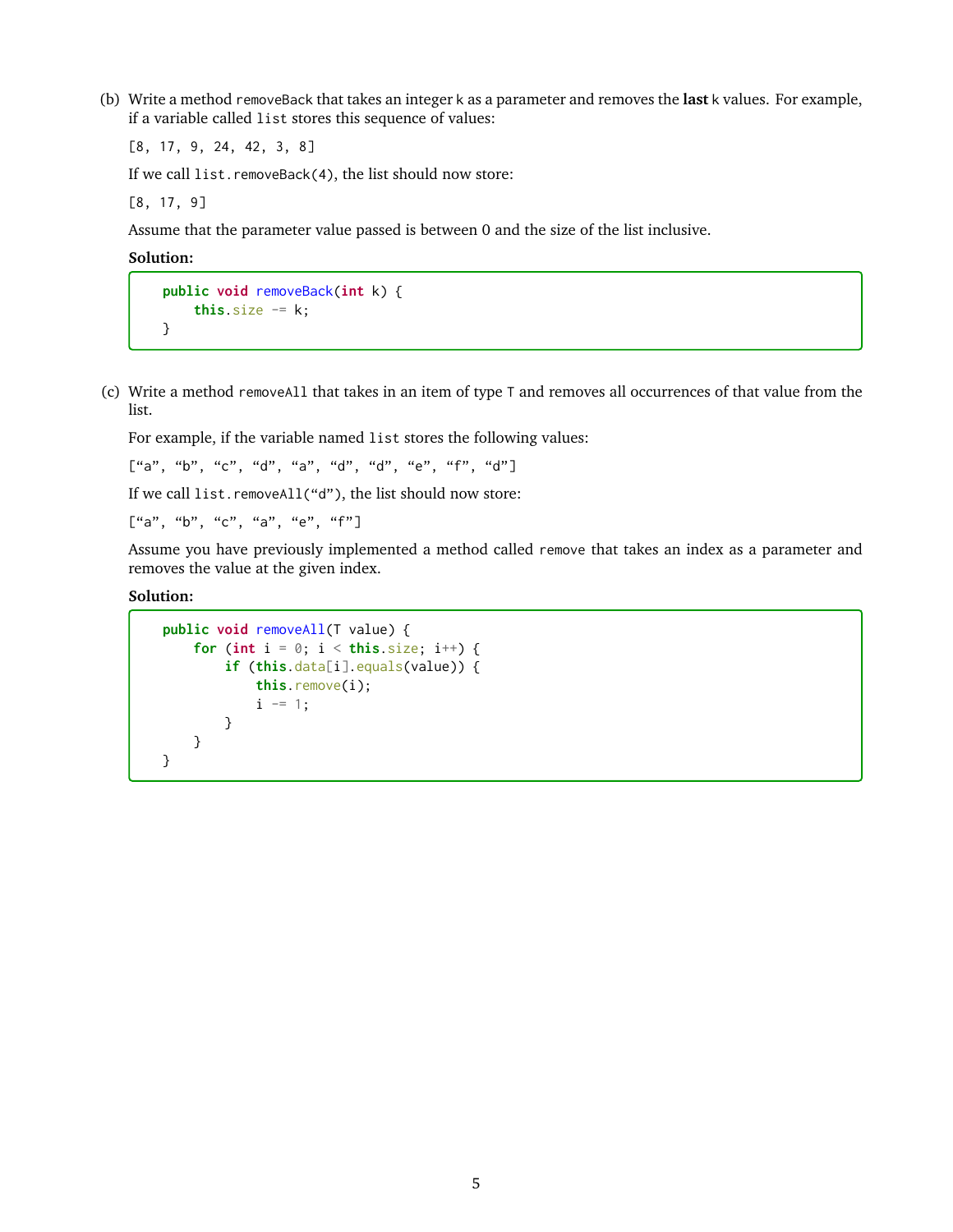(d) Write a method stretch that takes an integer k as a parameter and that increases a list by a factor of k by taking each element in the original list and replacing it with k copies of that element. For example, if a variable called list stores this squence of values:

[18.2, 7.5, 4.2, 24.9]

If we call list.stretch(3), the list should now store:

[18.2, 18.2, 18.2, 7.5, 7.5, 7.5, 4.2, 4.2, 4.2, 24.9, 24.9, 24.9]

Make sure to implement the logic to resize the array as necessary.

```
public void stretch(int k) {
    this.ensureCapacity(k * this.size);
    for (int i = this.size - 1; i >= 0; i-=1) {
        for (int j = 0; j < k; j^{++}) {
            this.data[i * k + j] = this.data[i];
        }
    }
    this.size *= k;}
private void ensureCapacity(int newSize) {
    if (this.data.length < newSize) {
        T[] newData = (T[]) new Object[newSize];
        for (int i = 0; i < this size; i^{++}) {
            newData[i] = this.data[i];}
        this.data = newData;
    }
}
```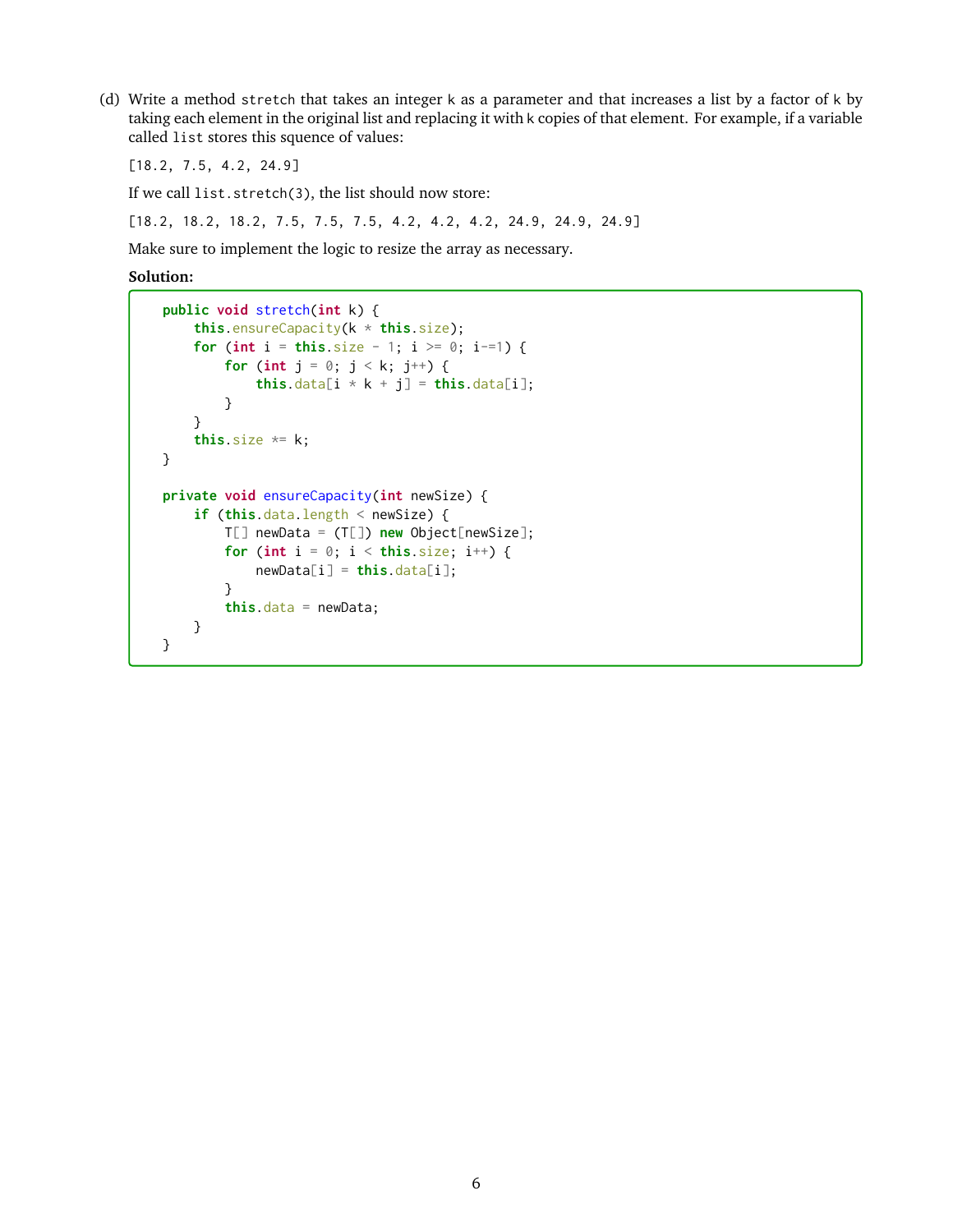# <span id="page-6-0"></span>**1.3. Being an implementor of LinkedLists**

Note: in this section, you are acting as an *implementor* of the MyLinkedList data structure. Assume you are adding to the following MyLinkedList class:

```
public class MyLinkedList<T> {
    private Node<T> front;
    private static class Node<T> {
        public final T data;
        public Node<T> next;
        // constructors omitted for space
   }
}
```
Do not create any new nodes (unless you are trying to implement stretch). The focus of these problems is to practice manipulating the links of list nodes. For simplicity, assume the list does not contain any null items.

(a) Try implementing the methods described in questions 1.2.a-1.2.d for MyLinkedList.

**Solution:**

```
public void removeFront(int k){
    Node<T> curr = this.front;
    Node<T> prev = null;
    for (int i = 0; i < k; i^{++}) {
        prev = curr;curr = curr.next;prev.next = null;}
    this.front = curr;
}
```
The prev pointer is not strictly necessary here – the code would remove the elements without it. We set prev.next to null to make it easier for the garbage collector to identify which nodes are no longer in use, and can be deleted. In a language like C or  $C_{++}$ , you would need the prev pointer to deallocate the memory yourself, and you'll see other examples in this class where a pointer like that is helpful.

```
public void removeBack(int k){
    removeBackHelper(k, this.front);
}
private int removeBackHelper(int k, Node<T> curr){
   //base case, we're at the end of the list.
   if(curr.next == null){
        return k;
   }
    //recursive case: recurse to the end of the list.
    int leftToRemove = removeBackHelper(k, curr.next);
    //delete the element after curr, if it should be deleted.
    if(leftToRemove > 0){
        curr.next = null;leftToRemove = 1;}
   //tell element before us how many things are left to delete.
    return leftToRemove;
}
```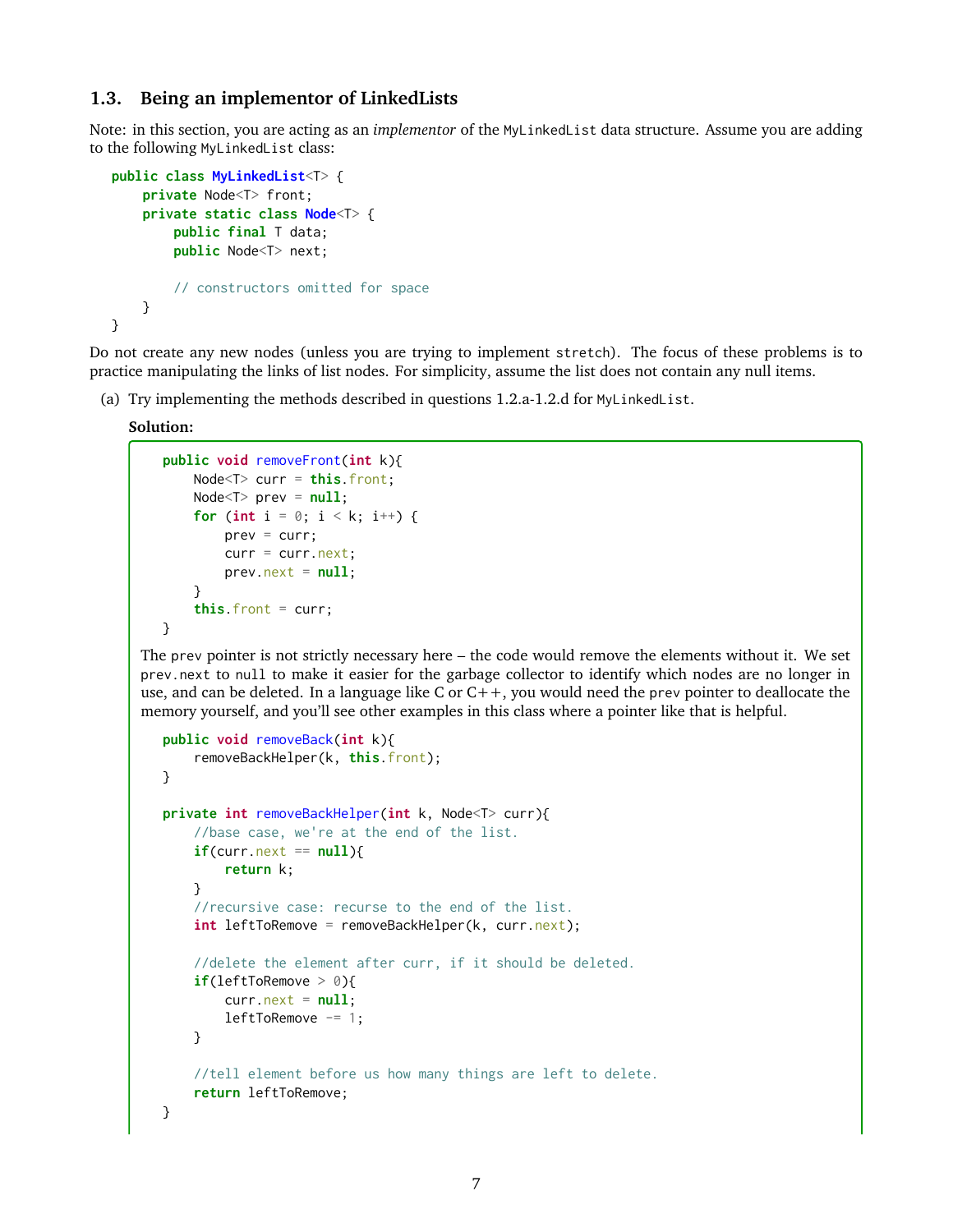```
public void removeAll(T toDelete) {
    while(toDelete.equals(this.front)){
        remove(0);
    }
    int i = 0;
    Node<T> curr = this.front;
    Node<T> prev = null;
   while (curr != null) {
        if (curr.data.equals(toDelete)) {
            remove(i);
            curr = prev.next;} else {
            i++;
            prev = curr;curr = curr.next;
        }
   }
}
public void stretch(int k) {
    Node<T> curr = this.front;
    while (curr != null) {
        for(int i = 0; i < k-1; i++){
            curr.next = new Node<T>(curr.data, curr.next);
            curr = curr.next;}
        curr = curr.next;}
}
```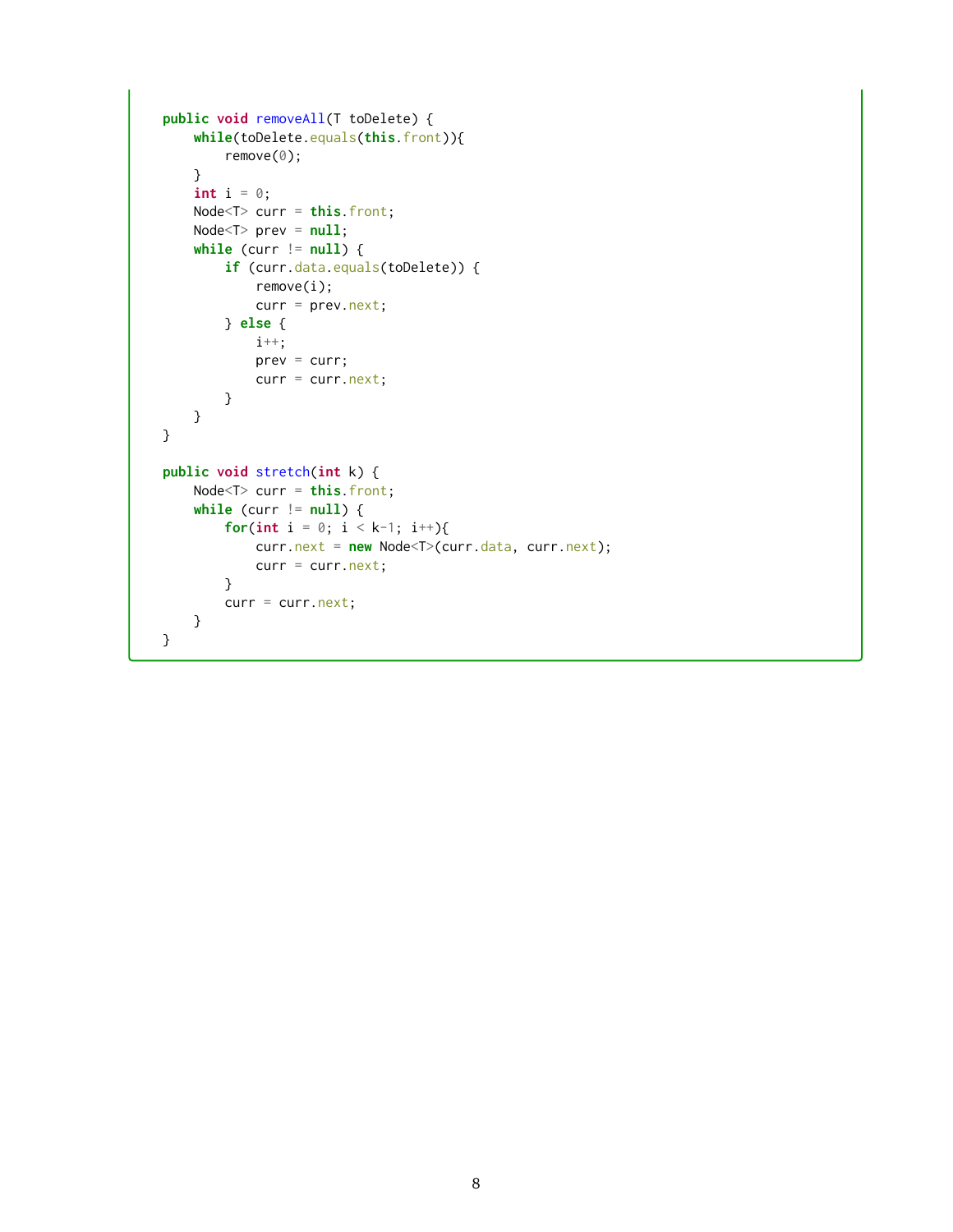(b) Write a method switchPairs that switches the order of each pair of elements: your method should switch the first two values, then the next two, and so forth. For example, if a variable called list stores this sequence of values:

[3, 7, 4, 9, 8, 12]

If we call list.switchPairs(), the list should now store:

[7, 3, 9, 4, 12, 8]

If there are an odd number of values, the final element is not moved.

**Solution:**

An iterative solution is shown (although a recursive solution is cleaner, that task is left to the reader):

```
public void switchPairs() {
    if (this.front != null && this.front.next != null) {
        Node<T> current = this.front.next;
        this.front.next = current.next;
        current.next = this.front;
        this.front = current;
        current = current.next;while (current.next != null && current.next.next != null) {
           Node<T> temp = current.next.next;
           current.next.next = temp.next;
            temp.next = current.next;current.next = temp;
           current = temp.next;}
   }
}
```
(c) Write a method reverse that reverses the order of elements in a linked list. For example, if a variable called list stores this sequence of values:

 $\begin{bmatrix} u' a''', & u' b''', & u'' c''', & u'' e'' \end{bmatrix}$ 

If we call list.reverse(), the list should now store:

 $\begin{bmatrix} u e''', & u' d''', & u'' c''', & u'' b''', & u'' d'' \end{bmatrix}$ 

```
public void reverse() {
    Node<T> current = this.front;
    Node<T> previous = null;
    while (current != null) {
        Node<T> nextNode = current.next;
        current.next = previous;previous = current;
        current = nextNode;
    }
    this.front = previous;
}
```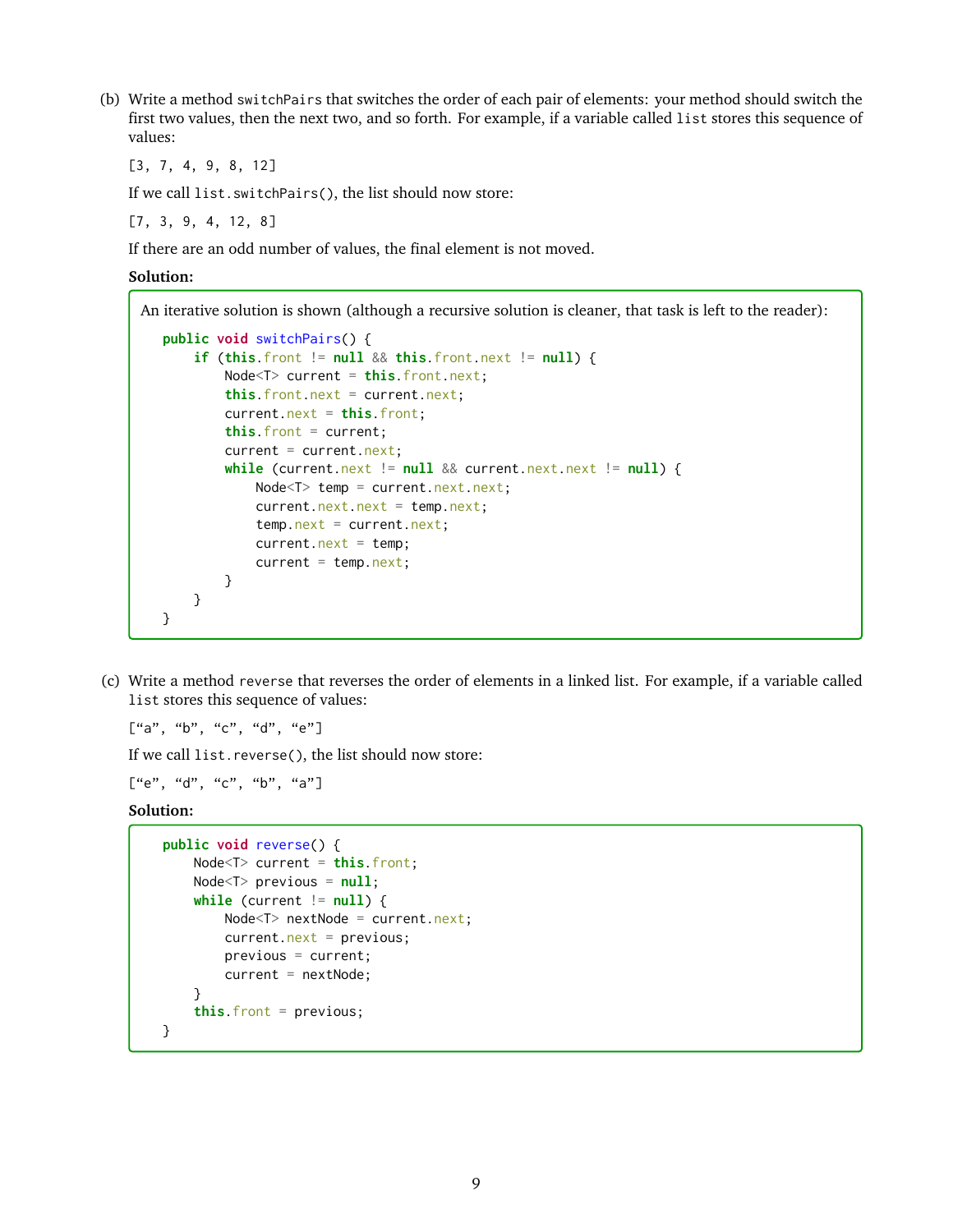(d) Write a method transferFrom that accepts two MyLinkedList as parameters and moves values from the second list to the first list (and empties the second list). For example, suppose the two lists store these sequences of values:

list1: [8, 17, 2, 4] list2: [1, 2, 3] The call of transferFrom(list1, list2), should leave the lists as follows: list1: [8, 17, 2, 4, 1, 2, 3]

list2: []

Note that order matters: doing transferFrom(list2, list1) will NOT produce the same output as above. Either list may be empty. Assume, however, that the given lists will not be null.

```
public void transferFrom(MyLinkedList<T> list1, MyLinkedList<T> list2) {
    if (list1.front == null) {
        list1.front = list2.front;
    } else {
       Node<T> current = list1.front;
        while (current.next != null) {
            current = current.next;
        }
        current.next = list2.front;
    }
   list2.front = null;
}
```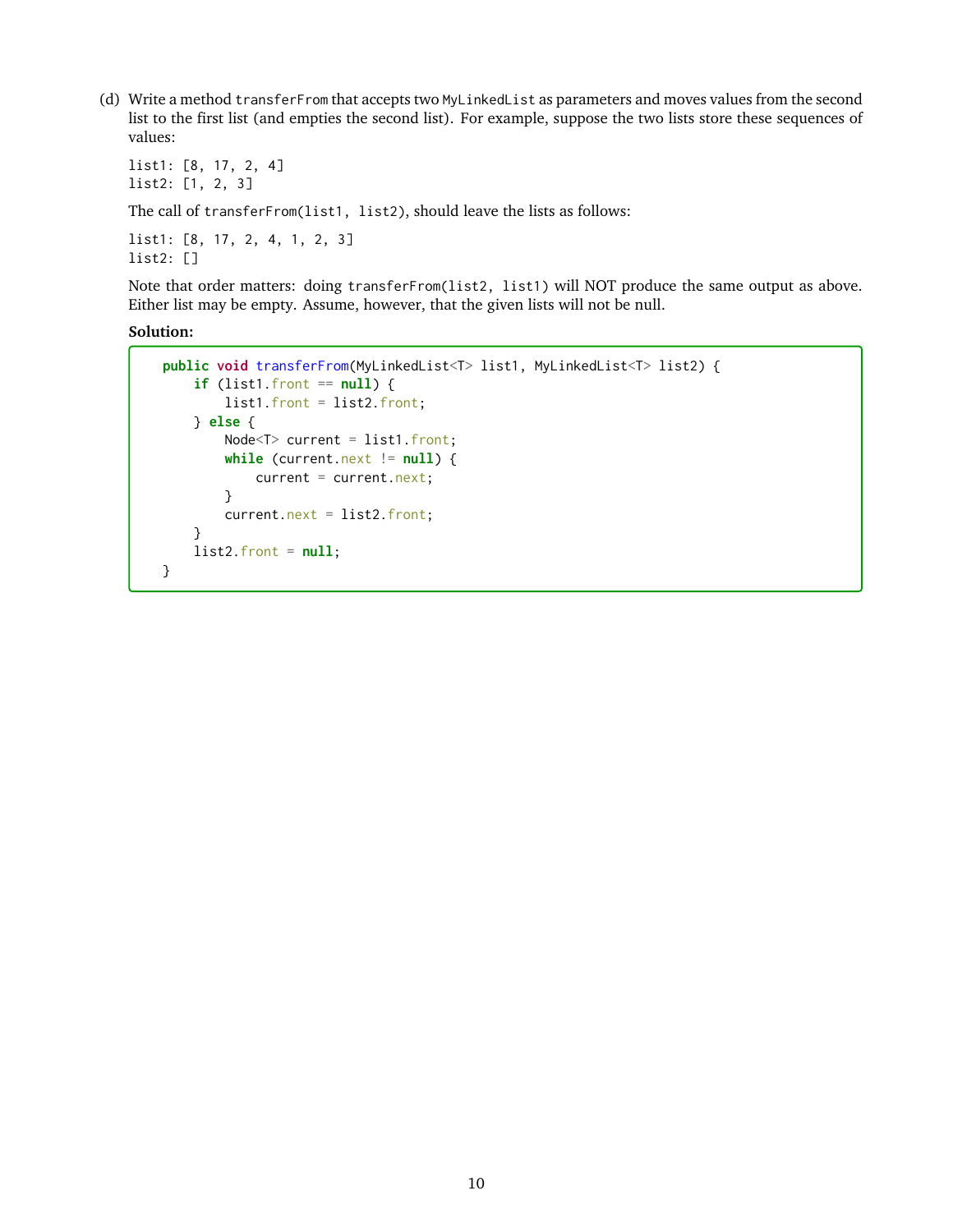# **1.4. Being a client of Stacks and Queues**

For the following problems, you will practice being the *client* of a data structure and two ADTs. Assume that you are given a class named DoubleLinkedList that implements both the Stack and Queue interfaces.

For simplicity, assume the stacks and queues you are given will never contain any null elements.

(a) Write a static method copyStack that accepts an Stack<T> as a parameter and returns a new stack containing exactly the same elements as the original. Your method should leave the original stack unchanged after the method is over. You may use one Queue<T> as auxiliary storage.

**Solution:**

```
public Stack<T> copyStack(Stack<T> stack) {
    Queue<T> queue = new LinkedList<T>();
    Stack<T> newStack = new Stack<T>();
    while (!stack.isEmpty()) {
        queue.add(stack.pop());
    }
    //stacks reverse the order of their elements,
    //so we need to pass the elements in a second time.
    while (!queue.isEmpty()) {
        stack.push(queue.remove());
    }
    while (!stack.isEmpty()) {
        queue.add(stack.pop());
    }
    while (!queue.isEmpty()) {
        T element = queue.remove();
        newStack.push(element);
        stack.push(element);
    }
        return newStack;
}
```
(b) Write a static method named rearrange that accepts an Queue<Integer> and rearranges the values so that all of the even values appear before the odd values and otherwise preserves the original order of the list. For example, suppose a queue called q stores this sequence of values:

front [3, 5, 4, 17, 6, 83, 1, 84, 16, 37] back

If we call q.rearrange(), the queue should now store:

front 
$$
[4, 6, 84, 16, 3, 5, 17, 83, 1, 37]
$$
 back  
evens

Note that all of the evens are at the front, the odds are in the back, and that the order of the evens and the odds are the same as the original list. You may use one Stack<Integer> as auxiliary storage.

```
public static void rearrange(Queue<Integer> q) {
    Stack<Integer> stack = new Stack<Integer>();
    int oldSize = queue.size();
    for (int i = 0; i < oldSize; i++) {
        \text{int } n = \text{queue.} \text{remove}();if (n % 2 == 0) {
```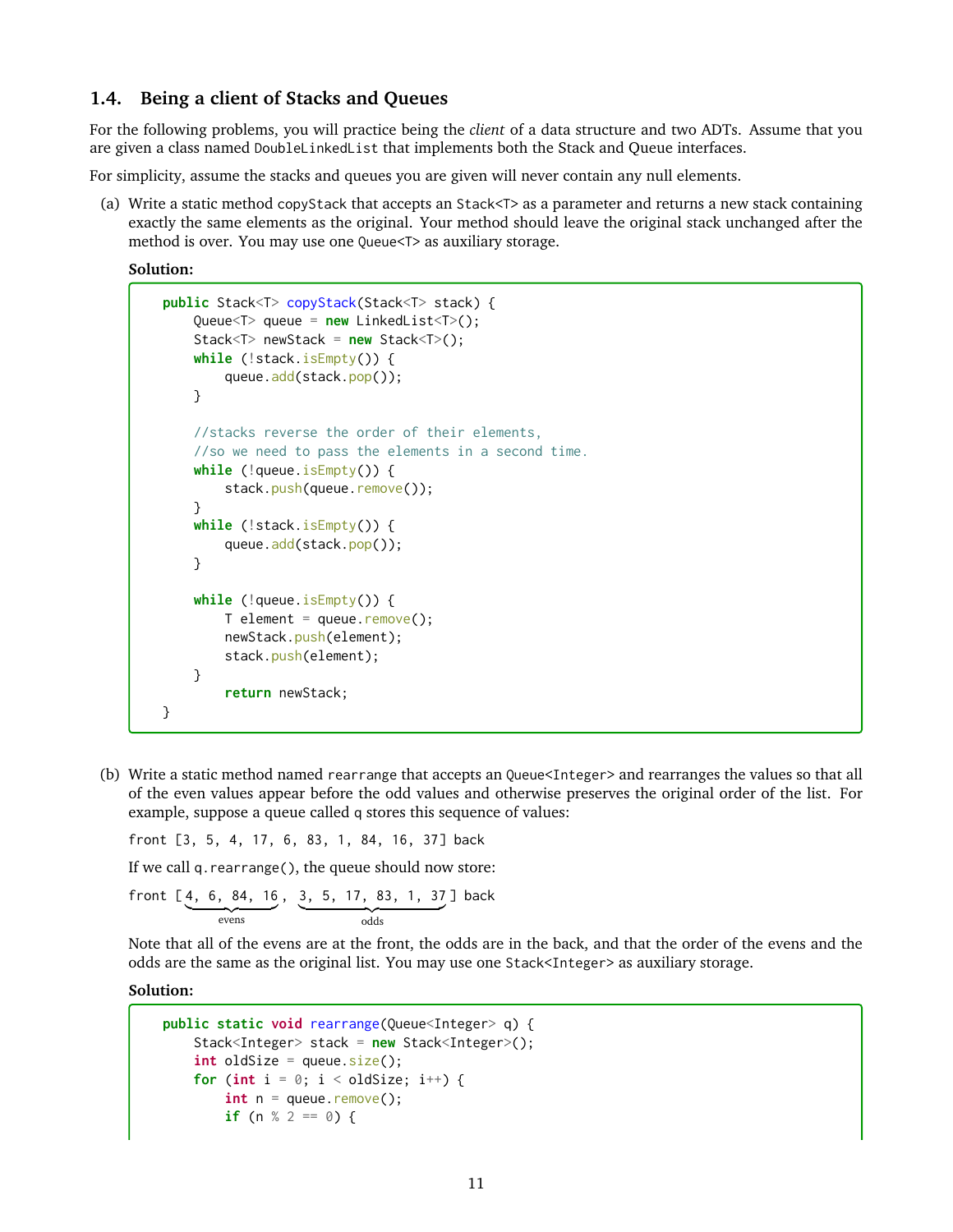```
queue.add(n);
        } else {
            stack.push(n);
        }
    }
    \text{int} evenCount = queue.size();
    while (!stack.isEmpty()) {
        queue.add(stack.pop());
    }
    for (int i = 0; i < evenCount; i++) {
        queue.add(q.remove());
    }
    for (int i = 0; i < oldSize - evenCount; i^{++}) {
        s.push(q.remove());
    }
    while (!s.isEmpty()) {
        q.add(s.pop());
    }
}
```
(c) Write a static method named isPalindrome that accepts a Queue<T> as a parameter and returns true if those values form a palindrome and false otherwise. For example, suppose a queue of ints called q stores this sequence of values:

front [3, 5, 4, 17, 6, 6, 17, 4, 5, 3] back

Then calling isPalindrome would return true, because the queue is exactly the same forwards and backwards (the definition of a palindromic object).

The queue must remain in its original state once the method is over. Assume that the empty queue is a palindrome. You may use one Stack<T> as auxiliary storage.

```
public boolean isPalindrome(Queue<T> queue) {
    Stack<T> stack = new Stack<T>();
    for (int i = 0; i < queue.size(); i^{++}) {
         int n = queue. remove();
         queue.add(n);
         stack.push(n);
    }
    boolean ok = true;
    for (int i = 0; i < queue.size(); i^{++}) {
         \text{int } n1 = \text{queue.} \text{remove();}int n2 = stack.pop();
         if (!n1.equals(n2)) {
             ok = false;
         }
         queue.add(n1);
    }
    return ok;
}
```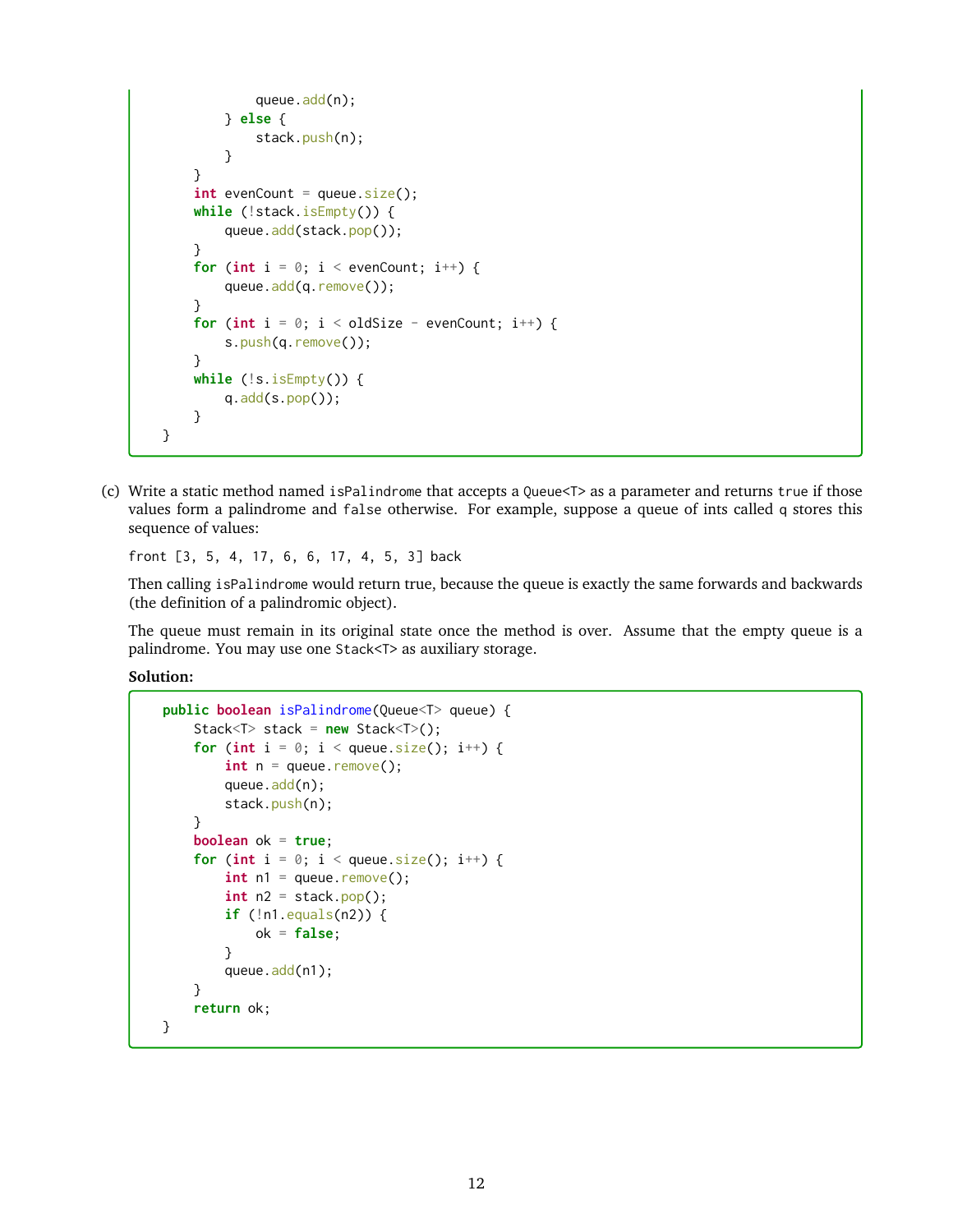# **2. Food For Thought – Design decisions: ArrayLists vs. Linked Lists**

Look back at the code you wrote in section [1.2](#page-3-0) and [1.3.](#page-6-0) For each of the methods you wrote for both ArrayLists and Linked Lists, determine the big- $O$  running time for both versions of the code. In all of the following problems, let  $n$ be the length of the list.

(a) removeFront(3)

## **Solution:**

ArrayLists: the for-loop does  $n - 3$  iterations (each taking constant time), we ignore lower order terms (like "−3") and constant factors (like the exact number of operations per for-loop iteration) so the running time is  $\mathcal{O}(n)$ .

Linked Lists: the for-loop does 3 iterations (each taking constant time), so the running time is  $\mathcal{O}(1)$ .

(b) removeFront(n-3) **Solution:**

ArrayLists: the for-loop does 3 iterations (each taking constant time), we ignore constant factors (like the exact number of operations per for-loop iteration) so the running time is  $\mathcal{O}(1)$ .

Linked Lists: the for-loop does  $n-3$  iterations (each taking constant time), so the running time is  $\mathcal{O}(n)$ .

(c) removeBack(4)

### **Solution:**

ArrayLists: we do one (constant time) operation:  $\mathcal{O}(1)$ .

Linked Lists: We will talk in a few weeks about how to use recurrences to carefully find the big- $\mathcal O$  of this code. For now, notice that we do a constant amount of work at each node (make another recursive call, possibly change a pointer, and return a number), this will lead to a running time of  $\mathcal{O}(n)$ .

(d) Suppose in your application you'll call removeFront(3) repeatedly, and it's critical that this be as efficient as possible. Which implementation should you choose? What if it's critical removeFront(n - 3) is efficient instead? removeBack?

## **Solution:**

From our previous analysis, removeFront(3) takes  $\mathcal{O}(n)$  time for ArrayLists, but  $\mathcal{O}(1)$  time for Linked Lists, so we should choose Linked Lists here.

On the other hand removeFront(n-3) will take  $\mathcal{O}(1)$  time for ArrayLists, but  $\mathcal{O}(n)$  time for Linked Lists, so we should choose Array Lists.

For removeBack, Array Lists are faster regardless of how many items are to be removed.

Notice that depending on what you care about, the better implementation isn't always the same. Sometimes it isn't even clear from just a big- $\mathcal O$  running time analysis which implementation you should prefer. You might need to experiment with both or think about other aspects you care about beyond running time (like memory usage or ease of implementation). Learning how to think about these decisions and justify them is one of the goals of this course.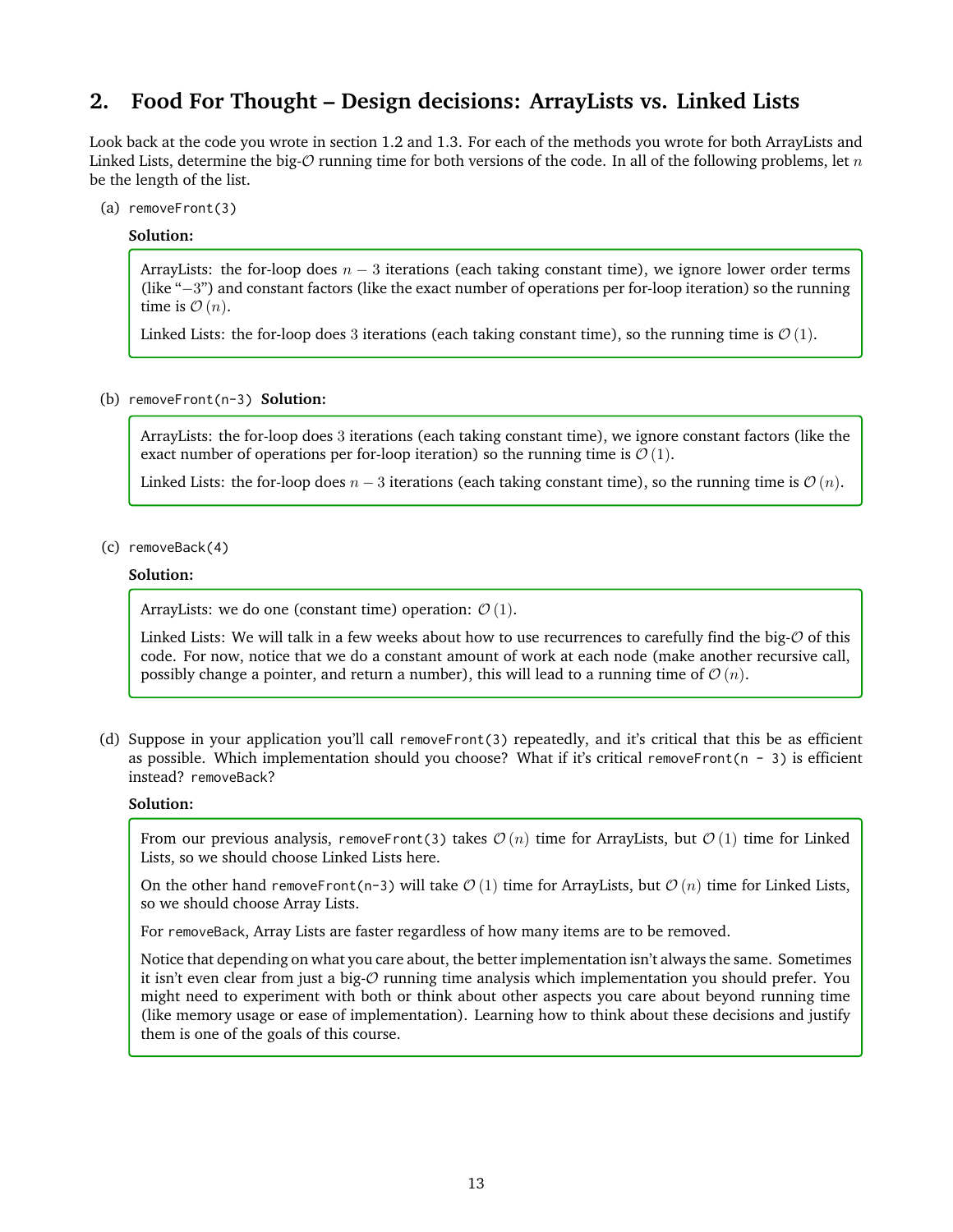#### **Challenge Problems:**

Determine the big- $O$  running time for both versions of the code. In all of the following problems, let n be the length of the list.

(a) removeAll. For this question, you'll need to think about how remove is likely to be implemented.

#### **Solution:**

ArrayLists: We'll assume the remove method shifts all elements after the removed one (very similarly to how removeFront does. In this case, it takes  $\mathcal{O}(n-i)$  time to remove the element at index *i*. Our for-loop considers all possible values of i (from 0 to  $n - 1$ ), so in the **worst case** where we remove all elements, we get a running time like:

$$
\sum_{i=0}^{n-1} n - i = \sum_{i=0}^{n-1} n - \sum_{i=0}^{n-1} i = n(n-1) - \frac{n(n-1)}{2} = \frac{n(n-1)}{2}
$$

which is  $\mathcal{O}\left(n^2\right)$ . See the Math Review on the webpage to review the summation rules we used.

Linked Lists: We'll assume the remove method starts at the head, traverses to element  $i$ , and then removes it by rearranging pointers. The analysis is similar to ArrayLists – the while loop has  $n$  iterations, where  $i$ goes from 0 to  $n-1$ , leading to the same  $\mathcal{O}(n^2)$  time.

(b) stretch(k). For the purposes of this analysis, assume that the ArrayList will need to resize. In doing this problem treat both  $n$  and  $k$  as variables.

## **Solution:**

ArrayList: ensureCapacity creates a new array of size  $nk$ , and then has a for-loop over n elements (each iteration doing constant work). In Java, creating a new array of size s takes  $\mathcal{O}(s)$  time, so the time for this method is  $\mathcal{O}(nk + n)$  which simplifies to  $\mathcal{O}(nk)$  (since  $k \ge 1$ ). Stretching has nested for-loops, the first with  $n$  iterations, the second with  $k$ . The inner-most loop does constant work per iteration. Because the loops are nested, there will be  $nk$  iterations. This leads to a running time of  $\mathcal{O}(nk)$  for the loops. The two parts of the code run in  $\mathcal{O}(nk)$  time, which gives a final time of  $\mathcal{O}(nk)$ .

Linked List: The while-loop runs for n iterations, with the inner for-loop running for  $k$  iterations each time. So the inner-most operations are executed  $nk$  times. Since all of those operations are constant time, the final running time is  $\mathcal{O}(nk)$ .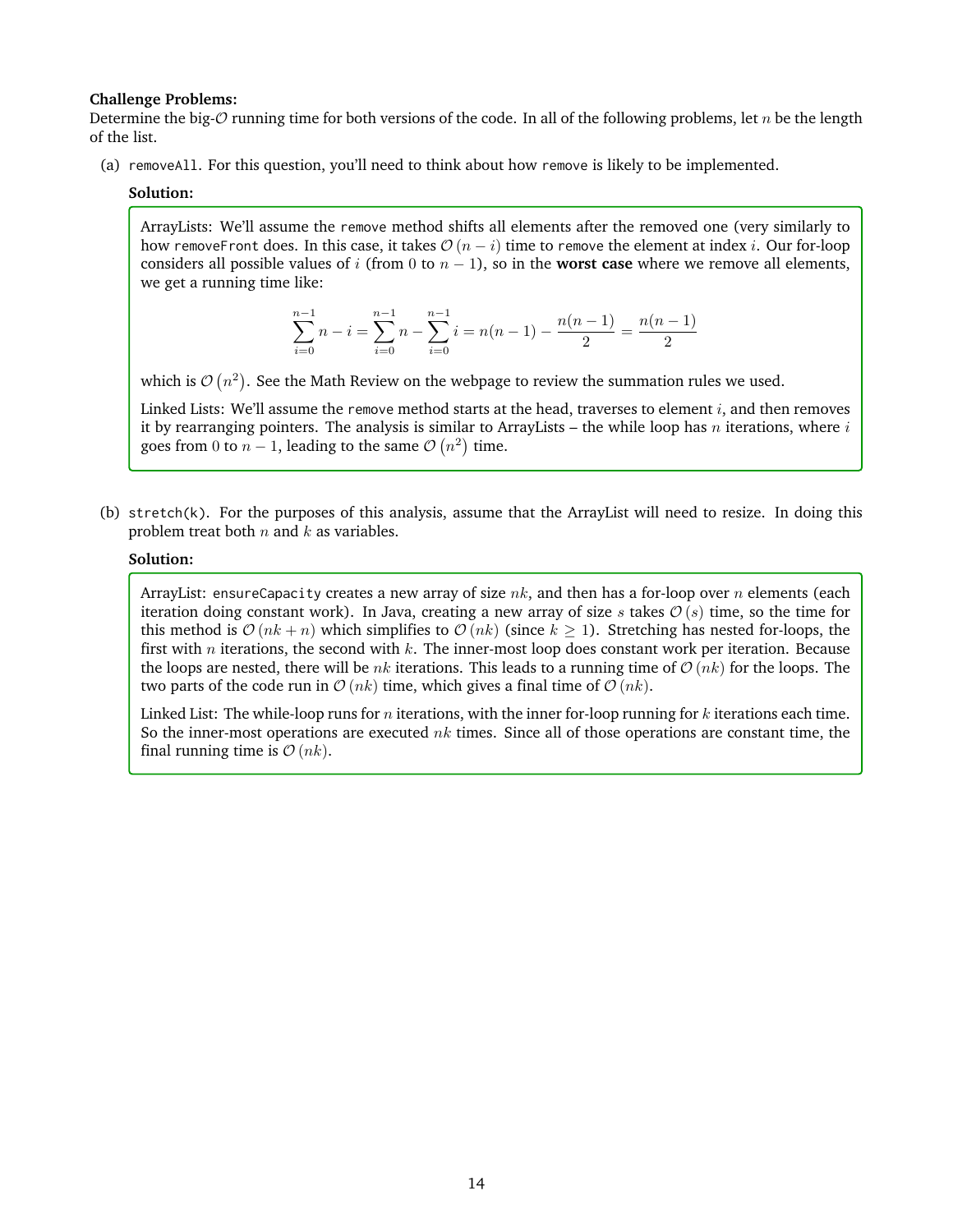# **3. Selecting ADTs and data structures**

For each of the following scenarios, choose:

- (a) An ADT: Stack or Queue
- (b) A data structure: array list or linked list with front or linked list with front and back

Justify your choice.

(a) You're designing a tool that checks code to verify all opening brackets, braces, parenthesis, etc... have closing counterparts.

# **Solution:**

We'd use the Stack ADT, because we want to match the *most recent* bracket we've seen first.

Since Stacks push and pop on the same end, there is no reason to use an implementation with two pointers. (We don't need access to the "back" ever.)

Asymptotically (i.e. in big-O terms), there is no difference between the LinkedList with a front pointer and the Array implementation. In practice, the Array implementation is almost certain to be faster due to how computer caches work. Later in the quarter we will use the term *spatial locality* to explain this behavior.

(b) Disneyland has hired you to find a way to improve the processing efficiency of their long lines at attractions. There is no way to forecast how long the lines will be.

# **Solution:**

We'd use the Queue ADT here, because we're dealing with…a line.

The important thing to note here is that if we try to use the implementation of a LinkedList with *only a* front *pointer*, either *add* or *next* will be very slow. That is clearly not a good choice.

Arguably, the LinkedList implementation with both pointers is better than the array implementation because we will never have to resize it.

(c) A sandwich shop wants to serve customers in the order that they arrived, but also wants to look ahead to know what people have ordered and how many times to maximize efficiency in the kitchen.

# **Solution:**

This is still clearly the Queue ADT, but it's unclear that any of these implementations are a good choice!

One of the cool things about data structures is that if only one isn't good enough, you can use *two*. If we only care about the "normal queue features", then we would probably use the LinkedList implementation with one pointer. However, we can **ALSO** simultaneously use a *Map* to store the "number of times a food item appears in the queue".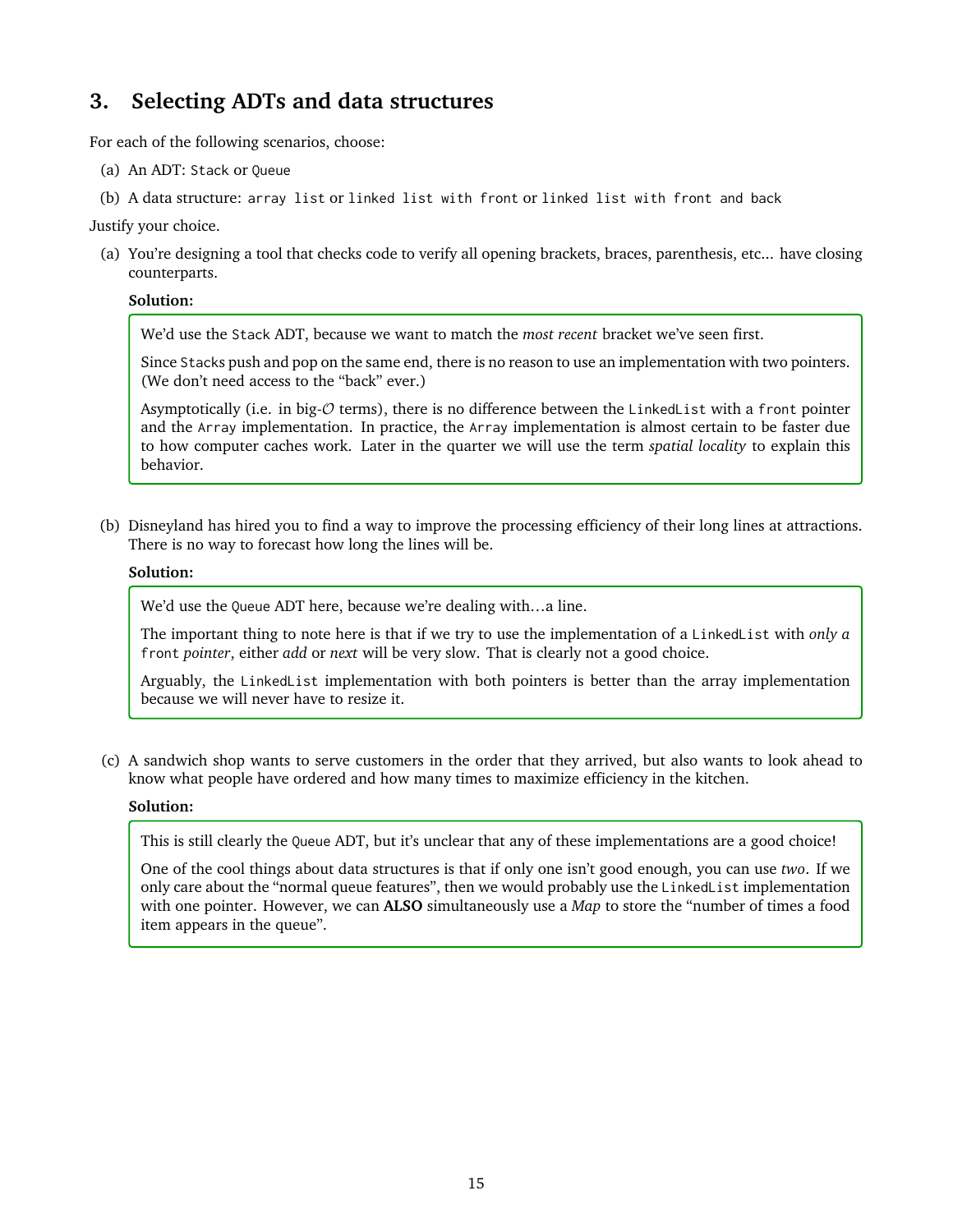# **4. Challenge Problems – Adapting ADTs and data structures**

Choose appropriate ADTs, data structures, and algorithms to solve the following problems. You may use any ADT and data structure you can think of, including ones covered in CSE 143. Feel free to be creative!

For your reference, between CSE 143 and 373 we've covered the following ADTs: Lists, Stacks, Queues, Sets, Maps, PriorityQueues. We've also discussed the following data structures: array lists, linked lists, trees, hash maps.

(a) We want to call all the phone numbers with a particular area code in someone's phone book.

Describe how you would implement this. What is the time complexity of your solution? The space complexity?

### **Solution:**

One way to solve this would be using a HashMap where the keys are the area codes and the values is a list of corresponding phone numbers. We will need to parse the phone number to get the first three numbers.

Another way to solve this is by using a kind of data structure called a Trie. A trie is a kind of data structure based around the concept of a *tree*. However, unlike standard binary trees, tries have:

- A variable number of children (instead of just two)
- Have "labels" associated with each branch of the tree

Usually, we store the children of each node in a Map: the keys are the labels, the values are references to children node.

What we can do here is to make each node store exactly 10 children, labeling each branch from 0 to 9. We then take the first digit in the phone number and pick the branch with that label. From that node, we take the second digit and pick that branch.

If there are any nodes missing during this process, we create them as we go.

We repeat, using the entire phone number as the "route" to traverse the trie. Once we reach the end of the phone number, we stop, and set that node's data field to true to indicate that "route" corresponds to a valid phone number.

Then, to find all the phone numbers to call, we would use the area code to partially travel down the Trie then visit all children nodes to find the phone numbers to print.

If we compare these two approaches, both will have the same runtime efficiency, but the Trie will be more space-efficient in the average case.

If we let n be the total number of phone numbers and  $e$  be the expected number of phone numbers per area code, we can find that it takes  $\Theta(n)$  time to build either the HashMap or the Trie. Likewise, given some area code, it takes  $\Theta(e)$  time to visit and call each phone number.

(Initially, it may seem like the Trie would be slower due to the traversals. However, recall that the depth of the trie is always equal to the length of a phone number, which is a constant value.)

The reason why the Trie turns out to be more space-efficient on average is because the Trie is capable of storing near-duplicate phone numbers in less space then the HashMap. If we have the phone numbers 123-456-7890, 123-456-7891, and 123-456-7892, the map must store each number individually whereas the Trie is able to combine them together and only branch for the very last number.

That said, in the absolute worst case where we try and insert every single possible 10-digit permutation of numbers into either data structure, both the HashMap and the Trie will end up taking up the same amount of space. However, this is an unlikely scenario, given how phone numbers are typically structured.